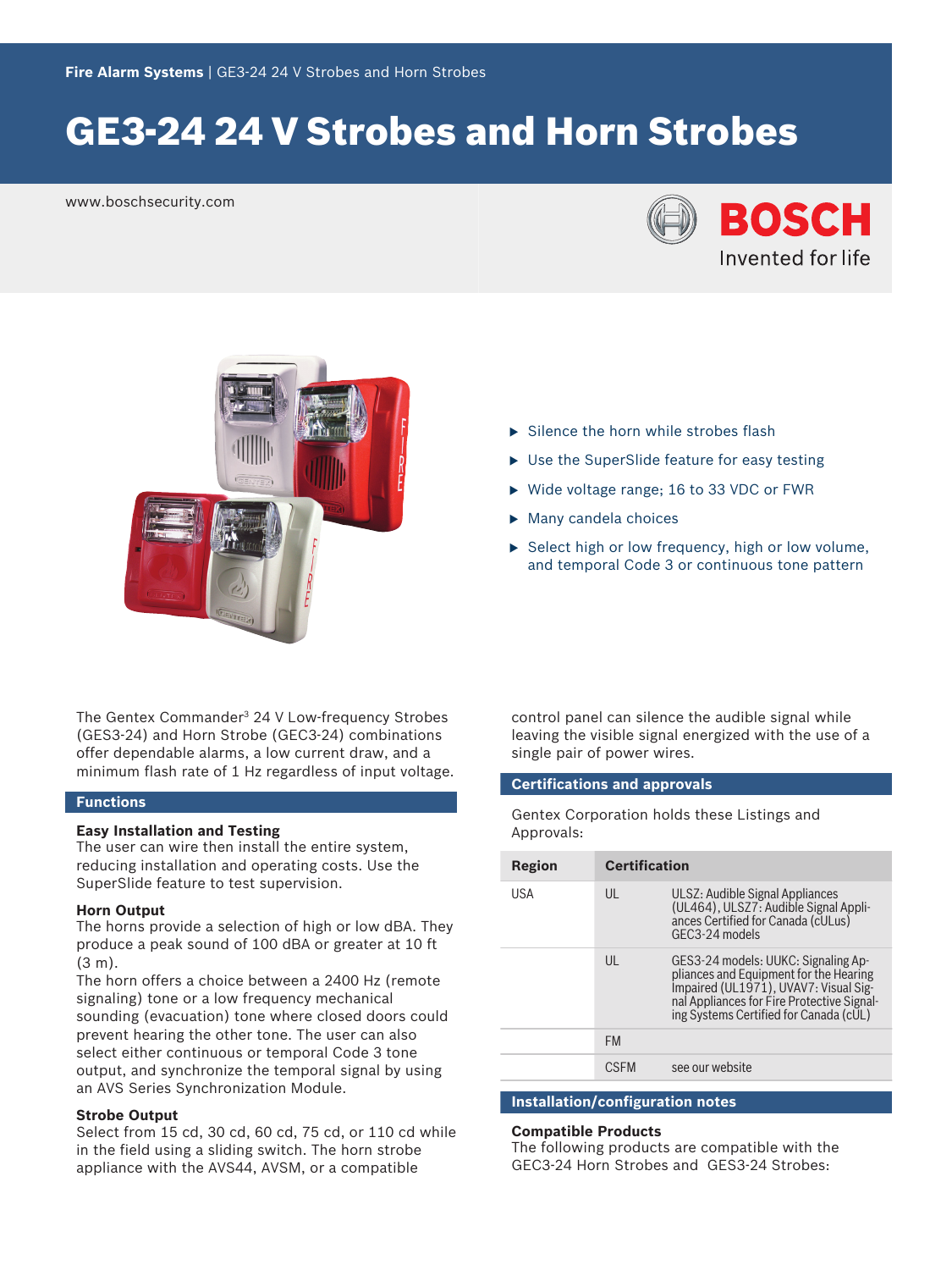| Category          | <b>Product ID</b>     | <b>Product Description</b>     |
|-------------------|-----------------------|--------------------------------|
| Control<br>Panels | D7022 <sup>1</sup>    | <b>Conventional FACP</b>       |
|                   | D7024 <sup>2</sup>    | Addressable FACP               |
|                   | D7024                 | <b>Conventional FACP</b>       |
|                   | D8024 <sup>3</sup>    | Analog FACP                    |
|                   | D9124 <sup>3</sup>    | Addressable FACP               |
|                   | D10024A <sup>3</sup>  | Analog FACP                    |
|                   | FPD-7024 <sup>2</sup> | Addressable FACP               |
|                   | FPD-7024              | <b>Conventional FACP</b>       |
| Modules           | AVS-44                | Synchronization module (red)   |
|                   | AVS44-W               | Synchronization module (white) |
|                   | AVSM-R                | Synchronization module (red)   |
|                   | AVSM-W                | Synchronization module (white) |

<sup>1</sup> The D7022 must be set for 24 VDC operation and requires the AVS44 or AVSM Synchronization Modules for synchronization.

2 When used with a D7039 Multiplex Expansion Module, the FPD-7024 and D7024 become addressable FACPs.

3 For synchronization, use the AVS44 or AVSM Synchronization Modules with these control panels.

#### **Mounting Considerations**



## **Notice**

Use the GE3‑24 horns and horn strobes for indoor installations only.

These strobes and horn strobe combinations are equipped with a four‑inch square metal mounting plate that can be attached as follows:

|                  | <b>Conduit</b><br><b>Applications</b> | Surface<br><b>Mounted</b> | Semi-flush<br><b>Mounted</b> |
|------------------|---------------------------------------|---------------------------|------------------------------|
| Single-gang      | ٠                                     |                           |                              |
| Double-gang      | ٠                                     | ٠                         | ٠                            |
| Four-inch square | ٠                                     | ٠                         | ٠                            |
| <b>GSB</b>       | ٠                                     | ٠                         |                              |

Also included is a locking mechanism that secures the product to the bracket without any screws showing.

#### **Shipping Information**

**Notice**

The GEC3‑24 horn strobe models are delivered from the factory set to the temporal lower frequency mode.

#### **Wiring**

# i

Do not use these units in coded or pulsed signaling circuits.

The input terminals accept wires with diameters between 18 AWG and 12 AWG (ISO 0.75 mm<sup>2</sup> and 4 mm<sup>2</sup> ).

| <b>Parts included</b>               |                                 |                                                                                                                                                                  |  |
|-------------------------------------|---------------------------------|------------------------------------------------------------------------------------------------------------------------------------------------------------------|--|
| Quant.                              | Component                       |                                                                                                                                                                  |  |
| 1                                   |                                 | Strobe or horn strobe with finish plate                                                                                                                          |  |
| 1                                   |                                 | Die-cast mounting plate                                                                                                                                          |  |
| 1                                   | Plastic test card               |                                                                                                                                                                  |  |
| 1                                   | Hardware pack                   |                                                                                                                                                                  |  |
| 1                                   | Literature pack                 |                                                                                                                                                                  |  |
|                                     | <b>Technical specifications</b> |                                                                                                                                                                  |  |
| <b>Electrical</b>                   |                                 |                                                                                                                                                                  |  |
| <b>Strobe Current</b><br>(maximum): |                                 | 15 cd: 78 mA RMS; 113 mA FWR<br>30 cd: 96 mA RMS: 135 mA FWR<br>60 cd: 137 mA RMS; 186 mA FWR<br>75 cd: 180 mA RMS; 245 mA FWR<br>110 cd: 224 mA RMS; 313 mA FWR |  |
| Voltage Range:                      |                                 | 16 to 33 VDC or FWR                                                                                                                                              |  |

#### **Environmental**

| Relative Humidity        | Up to 93% non-condensing       |
|--------------------------|--------------------------------|
| Temperature (Operating): | +32°F to +120°F (0°C to +49°C) |

Voltage (Input): 12 VDC or FWR nominal

#### **Mechanical**

| Dimensions (HxWxD): | 5.0 in. x 4.5 in. x 2.5 in. (12.7 cm x) |
|---------------------|-----------------------------------------|
|                     | 11.4 cm x 6.4 cm)                       |

#### **Alarm Ratings**

 $\overline{H}$  (Continuous)

| HOM (CONTINUOUS, 2400 HZ)                                    |                                           |
|--------------------------------------------------------------|-------------------------------------------|
| Audible Device Current<br>(maximum):                         | 28 mA RMS; 48 mA FWR                      |
| Sound output (maximum range) at<br>$10$ ft $(3 \text{ m})$ : | High output: 86 dBA<br>Low output: 78 dBA |
| Horn (Continuous, Mechanical)                                |                                           |
| Audible Device Current<br>(maximum):                         | 25 mA RMS; 44 mA FWR                      |
| Sound output (maximum range) at<br>$10$ ft $(3 m)$ :         | High output: 84 dBA<br>Low output: 76 dBA |
| Horn (Temporal Code 3, 2400 Hz)                              |                                           |
| Audible Device Current<br>(maximum):                         | 28 mA RMS; 48 mA FWR                      |
| Sound output (maximum range) at<br>$10$ ft $(3 m)$ :         | High output: 83 dBA<br>Low output: 75 dBA |
| Horn (Temporal Code 3, Mechanical)                           |                                           |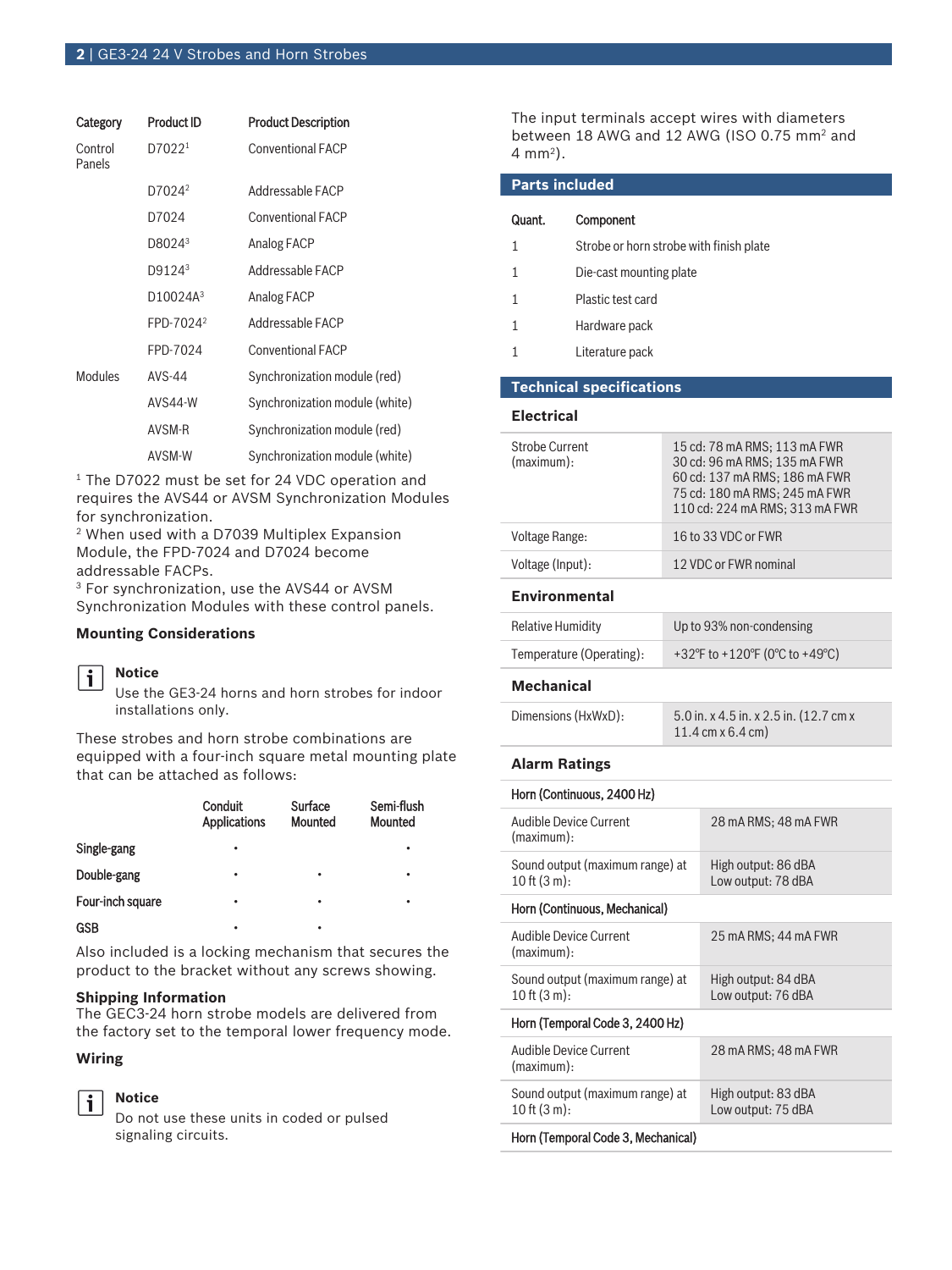| Audible Device Current<br>(maximum):                         | 25 mA RMS; 44 mA FWR                        |
|--------------------------------------------------------------|---------------------------------------------|
| Sound output (maximum range) at<br>$10$ ft $(3 \text{ m})$ : | High output: 81 dBA<br>Low output: 73 dBA*  |
| Chime (Continuous)                                           |                                             |
| <b>Audible Device Current</b><br>(maximum):                  | 15 mA RMS; 30 mA FWR                        |
| Sound output (maximum range) at<br>$10$ ft $(3 \text{ m})$ : | High output: 71 dBA*<br>Low output: 68 dBA* |
| Chime (Temporal Code 3)                                      |                                             |
| Audible Device Current<br>(maximum):                         | 15 mA RMS; 30 mA FWR                        |
| Sound output (maximum range) at<br>$10$ ft $(3 \text{ m})$ : | High output: 71 dBA*<br>Low output: 68 dBA* |
| Whoop                                                        |                                             |
| Audible Device Current<br>(maximum):                         | 56 mA RMS: 62 mA FWR                        |
|                                                              |                                             |

Sound output (maximum range) at 10 ft (3 m): High output: 83 dBA Low output: 72 dBA\* \* If you operate the horn in this mode at this voltage, it

does not meet the UL reverberant sound level required for public mode fire protection service. These settings are acceptable only for private mode fire alarm use. Use the high output setting for public mode application.



#### **Notice**

The sound output for the temporal (Code 3) tone is rated lower because the time the horn is off is averaged into the sound output rating. When the horn is producing a tone in the Temporal mode its sound pressure is the same as the Continuous mode.

#### **Trademarks**

All hardware and software product names used in this document are likely to be registered trademarks and must be treated accordingly.

#### **Ordering information**

#### **GEC3‑24WR 24 VDC/FWR Horn Strobe Unit**

Red, 24 VDC horn strobe with field-selectable intensities of 15 cd, 30 cd, 60 cd, 75 cd, or 110 cd, high or low frequency, high or low volume, and temporal (Code 3) or continuous tone pattern. Order number **GEC3-24WR**

#### **GEC3‑24WW 24 VDC/FWR Horn Strobe Unit**

White, 24 VDC horn strobe with field-selectable intensities of 15 cd, 30 cd, 60 cd, 75 cd, or 110 cd, high or low frequency, high or low volume, and temporal (Code 3) or continuous tone pattern. Order number **GEC3-24WW**

#### **GES3‑24WR 24 VDC/FWR Strobe Unit**

Red, 24 VDC strobe with field‑selectable intensities of 15 cd, 30 cd, 60 cd, 75 cd, or 110 cd. Order number **GES3-24WR**

#### **GES3‑24WW 24 VDC/FWR Strobe Unit**

White, 24 VDC strobe with field-selectable intensities of 15 cd, 30 cd, 60 cd, 75 cd, or 110 cd. Order number **GES3-24WW**

#### **Accessories**

#### **AVS‑44 Synchronization Control Module (red)**

Synchronization Control Module primarily for use with the Gentex HS24 Series and ST24 Series notification appliances.

#### Not Available.

Order number **AVS-44**

#### **AVS44‑W Synchronization Control Module (white)**

Synchronization Control Module primarily for use with the Gentex HS24 Series and ST24 Series notification appliances.

### Not Available.

Order number **AVS44-W**

### **AVSM‑R Synchronization Control Module (red)**

Synchronization module for use with all Gentex synchronizable notification appliances except the HS24 Series and the ST24 Series.

### Not Available.

Order number **AVSM-R**

#### **AVSM‑W Synchronization Control Module (white)**

Synchronization module for use with all Gentex synchronizable notification appliances except the HS24 Series and the ST24 Series.

### Not Available.

Order number **AVSM-W**

#### **GSB Surface Back Box (red)**

5.6 in. x 4.6 in. x 1.5 in. (14.1 cm x 11.6 cm x 3.7 cm) Order number **GSB**